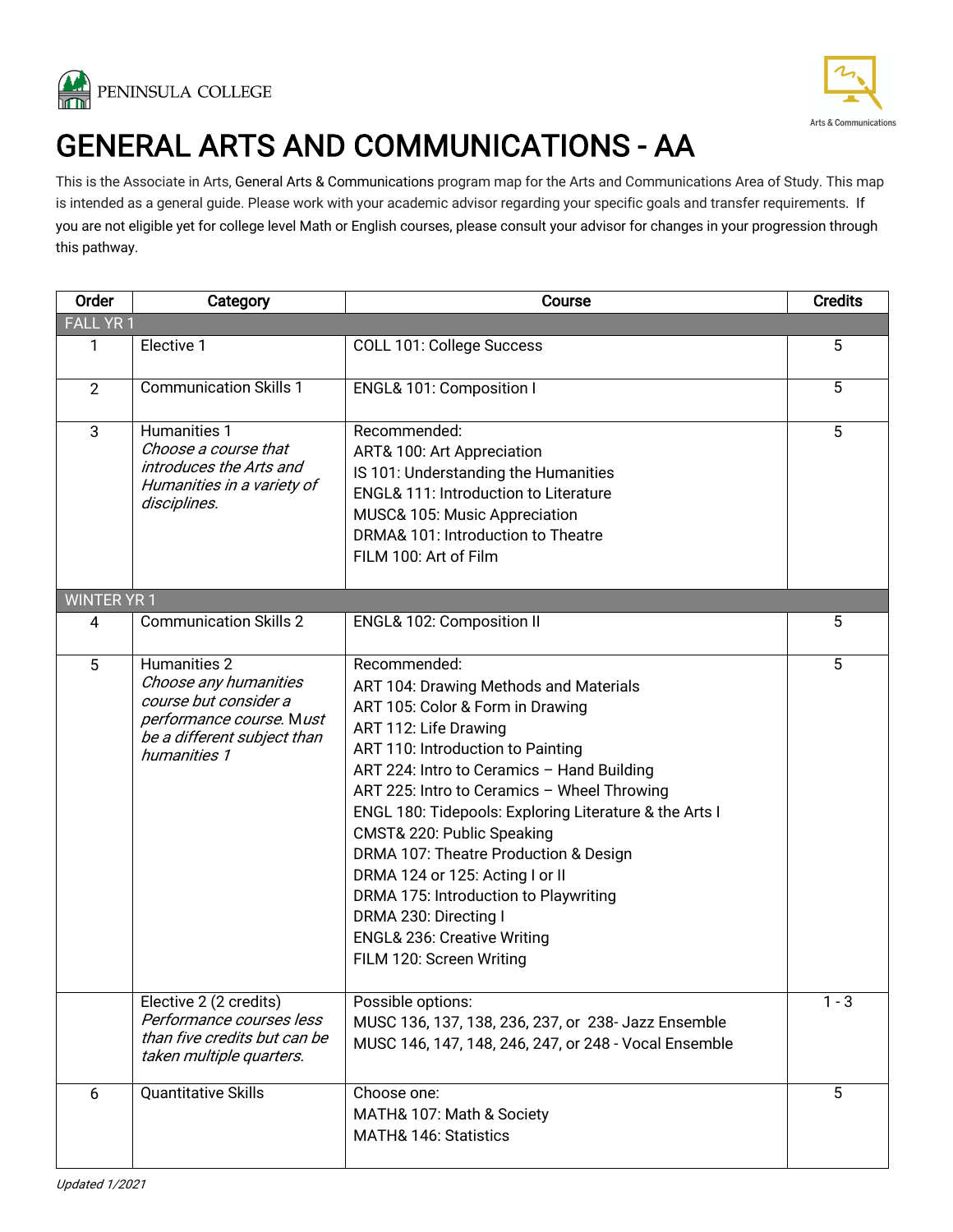| <b>SPRING YRI</b>       |                                                                                                            |                                                                                                                                                                                                                                                                                                                                                                                                                                                                                                                                                                                                                                                                                                                                                                                                                                                                                                                                                                                                                                                                                                                                                                                         |   |
|-------------------------|------------------------------------------------------------------------------------------------------------|-----------------------------------------------------------------------------------------------------------------------------------------------------------------------------------------------------------------------------------------------------------------------------------------------------------------------------------------------------------------------------------------------------------------------------------------------------------------------------------------------------------------------------------------------------------------------------------------------------------------------------------------------------------------------------------------------------------------------------------------------------------------------------------------------------------------------------------------------------------------------------------------------------------------------------------------------------------------------------------------------------------------------------------------------------------------------------------------------------------------------------------------------------------------------------------------|---|
| 7                       | Social Science 1<br>Choose a social sciences<br>course to learn about<br>human interactions in<br>society. | Recommended:<br>PSYC& 100: General Psychology<br>POLS& 101: Political Science<br>SOC& 101: Intro to Sociology<br>SOC 115: Understanding Diversity                                                                                                                                                                                                                                                                                                                                                                                                                                                                                                                                                                                                                                                                                                                                                                                                                                                                                                                                                                                                                                       | 5 |
| 8                       | <b>Natural Science 1</b><br>(Non-Lab)                                                                      | Recommended:<br>ASTR& 100: Survey of Astronomy<br>CSC 100: Intro to Computer Science<br>ENVS& 100: Survey of Environmental Science<br>GEOG& 120: Intro to Physical Geography<br>GEOL& 100: Survey of Earth Science<br>MATH& 146: Statistics<br>NUTR& 101: Intro to Human Nutrition<br>OCEAN& 101: Intro to Oceanography                                                                                                                                                                                                                                                                                                                                                                                                                                                                                                                                                                                                                                                                                                                                                                                                                                                                 | 5 |
| 9                       | Elective<br>Media Focus                                                                                    | Recommended:<br>ART 126, 127, or 128: History of Art, I, II, or III<br>CMST& 210: Interpersonal Communication<br><b>ENGL&amp; 112: Introduction to Fiction</b><br>ENGL& 113: Introduction to Poetry<br>ENGL& 114: Introduction to Drama<br>ENGL 240: Children's Literature<br>IS 102: Comparative Arts<br>IS 103: Women's Voices Arts & Humanities<br>IS 105: Popular Culture<br>PHIL& 101: Intro to Philosophy<br>PHIL 130: Ethics<br>MEDIA 110: Intro to Multimedia Graphic<br>MEDIA 111: Intro to Multimedia Web<br>MEDIA 115: Intro to Digital Video<br>MEDIA 145: Directing & Production<br>MEDIA 155: E-Book Design & Publishing<br>MEDIA 170: Intro to Graphic Design<br>MEDIA 175: Principles of Digital Photography<br>MEDIA 190: Web Authoring<br>MEDIA 201: Digital Editing I<br>MEDIA 202: Advanced Image Editing<br>MEDIA 203: Advanced Digital Photography<br>MEDIA 204: Digital Illusion<br>MEDIA 206: Database Driven Websites<br>MEDIA 224: Digital Storytelling<br>MUSC 110: History of Rock and Roll<br>MUSC& 105: Music Appreciation<br>MUSC& 141: Music Theory I<br>FRENCH& 121: French I<br>SPAN& 121: Spanish I<br>KLA 121: Introduction to the Klallam Language | 5 |
| YR <sub>2</sub><br>FALI |                                                                                                            |                                                                                                                                                                                                                                                                                                                                                                                                                                                                                                                                                                                                                                                                                                                                                                                                                                                                                                                                                                                                                                                                                                                                                                                         |   |
| 10                      | <b>Natural Science 2</b><br>(Lab)                                                                          | Choose one:<br>BIOL& 100: Survey of Biology<br>BIOL 150: Intro to Marine Biology<br>BOT 101: Intro to Botany<br>CHEM& 110: Chemical Concepts with Lab<br>GEOL& 101: Intro to Physical Geology<br>GEOL 124: Earth Systems Science<br>ENVS& 101: Intro to Environmental Science                                                                                                                                                                                                                                                                                                                                                                                                                                                                                                                                                                                                                                                                                                                                                                                                                                                                                                           | 5 |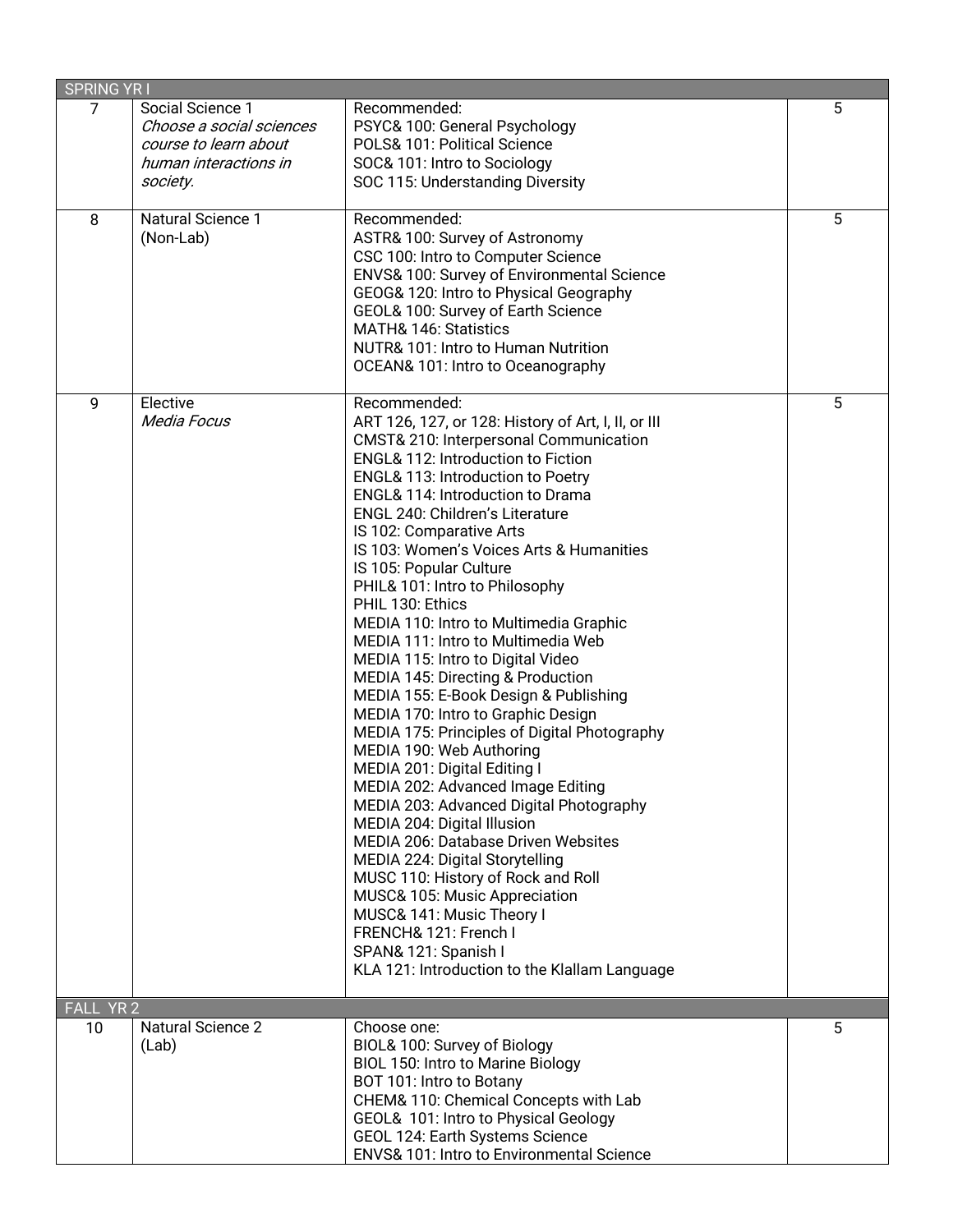|                    |                                                                                                                                                                     | PHYS& 110: Physics for Non-Science Majors                                                                                                                                                                                                                                                                                                                                                                                                                                                                                                                                                             |   |
|--------------------|---------------------------------------------------------------------------------------------------------------------------------------------------------------------|-------------------------------------------------------------------------------------------------------------------------------------------------------------------------------------------------------------------------------------------------------------------------------------------------------------------------------------------------------------------------------------------------------------------------------------------------------------------------------------------------------------------------------------------------------------------------------------------------------|---|
| 11                 | Social Science 2<br>Choose any social sciences<br>course from a different<br>subject than social science<br>$\mathcal{I}$ .                                         | Recommended:<br>ANTH& 100: Survey of Anthropology<br>ANTH&104: World Prehistory<br>ANTH& 206: Cultural Anthropology<br>ECON 101: Introduction to Economics<br>ECON& 202: Macroeconomics<br>HIST& 126, 127, or 128: World Civilizations I, II, or III<br>HIST& 146, 147, 148: American History I, II, or III<br>POLS& 202: American Government<br>POLS& 203: International Relations<br>POLS& 204: Comparative Governments<br>PSYC& 100: General Psychology                                                                                                                                            | 5 |
| 12                 | Humanities 3<br>Choose any humanities<br>course; must be a different<br>subject than humanities 1 &<br>2. Consider a more<br>advanced, second year<br>course.       | Recommended:<br>ART 205: Intermediate Painting<br>ART 206: Advanced Painting<br>ART 226: Intermediate Ceramics -Hand Building<br>ART 227: Intermediate Ceramics-Wheel Throwing<br><b>CMST 201: Social Media &amp; Society</b><br>CMST&220: Public Speaking<br>DRMA 230: Directing I<br>ENGL& 236 or 237: Creative Writing I or II<br>ENGL& 220: Intro to Shakespeare<br>ENGL & 226 or 227: British Literature I or II<br>ENGL & 244 or 245: American Literature I or II<br>ENGL& 254 or 255: World Literature I or II<br>ENGL 240: Children's Literature<br><b>ENGL 250: Intercultural Literature</b> | 5 |
| <b>WINTER YR 2</b> |                                                                                                                                                                     |                                                                                                                                                                                                                                                                                                                                                                                                                                                                                                                                                                                                       |   |
|                    |                                                                                                                                                                     |                                                                                                                                                                                                                                                                                                                                                                                                                                                                                                                                                                                                       |   |
| 13                 | <b>Natural Science 3</b><br>Choose any Natural<br>Sciences course from a<br>different discipline than the<br>Natural Sciences course in<br>Spring YR 1 & Fall YR 2. | Recommended:<br>ASTR& 100: Survey of Astronomy<br>BIOL&100: Survey of Biology<br>BOT 101: Introduction to Botany<br>CHEM& 110: Chemical Concepts with Lab<br>CSC 100: Intro to Computer Science<br>ENVS& 100 and 101: Environmental Science Courses<br>GEOG 120: Introduction to Physical Geography<br>GEOL& 100, 101, 124: Earth Science and Geology Courses<br>MATH& 146: Statistics<br>NUTR& 101: Intro to Human Nutrition<br>OCEA& 101: Introduction to Oceanography<br>PHIL& 120: Symbolic Logic<br>ASTR& 100: Survey of Astronomy<br>PHYS& 110: Physics for Non-Science Majors                  | 5 |
| 14                 | Social Science 3<br>Choose any Social Sciences<br>course; must be a different<br>subject than social science<br>182                                                 | Recommended:<br>ANTH& 206: Cultural Anthropology<br>ANTH & 234: Religion and Culture<br>POLS& 202: American Government<br>POLS& 203: International Relations<br>POLS& 204: Comparative Government<br>SOC 230: Sociology of Gender and Sexuality<br>PSYC 200: Lifespan Psychology<br>PSYC: 220: Abnormal Psychology                                                                                                                                                                                                                                                                                    | 5 |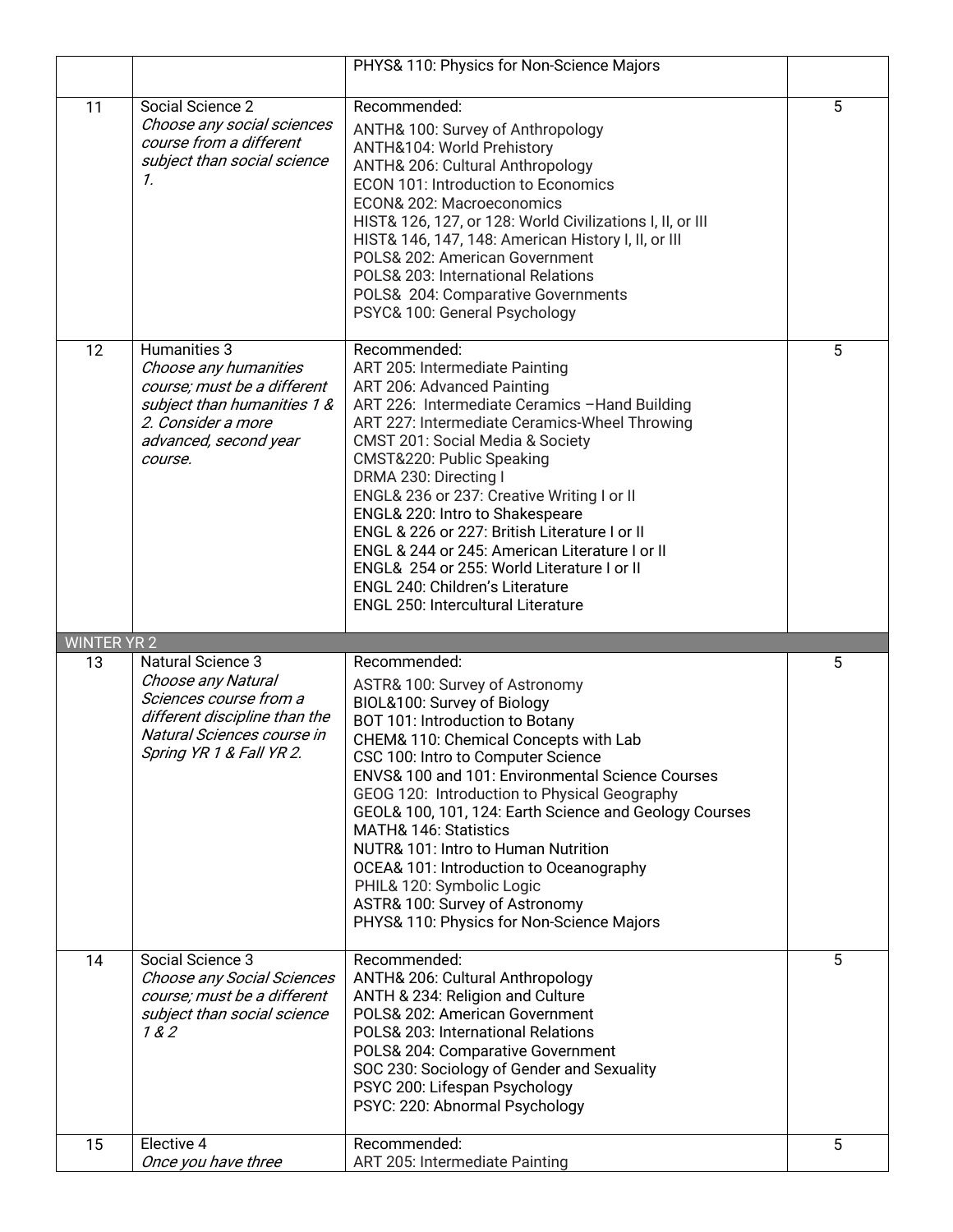|                    | courses in three areas, you<br>are free to take upper level<br>courses and go deeper into<br>areas you have already<br>explored.                                                                         | ART 206: Advanced Painting<br>ART 226: Intermediate Ceramics -Hand Building<br>ART 227: Intermediate Ceramics-Wheel Throwing<br><b>CMST 201: Social Media &amp; Society</b><br>CMST&220: Public Speaking<br>DRMA 230: Directing I<br>ENGL 180, 181, or 182: Tidepools: Exploring Literature & Arts<br>ENGL& 226, 227: British Literature I, II<br>ENGL 240: Children's Literature<br>ENGL& 244 or 245: American Literature I,II<br><b>ENGL 250: Intercultural Literature</b><br>ENGL& 254, 255: World Literature I,II<br>ENGL& 220: Intro to Shakespeare<br>ENGL& 236, 237: Creative Writing I, II<br>FRENCH& 122: French II<br>SPAN& 122: Spanish II<br>KLA 121: Intro to the Klallam Language                                                                                                                                                                                       |   |
|--------------------|----------------------------------------------------------------------------------------------------------------------------------------------------------------------------------------------------------|---------------------------------------------------------------------------------------------------------------------------------------------------------------------------------------------------------------------------------------------------------------------------------------------------------------------------------------------------------------------------------------------------------------------------------------------------------------------------------------------------------------------------------------------------------------------------------------------------------------------------------------------------------------------------------------------------------------------------------------------------------------------------------------------------------------------------------------------------------------------------------------|---|
| <b>SPRING YR 2</b> |                                                                                                                                                                                                          |                                                                                                                                                                                                                                                                                                                                                                                                                                                                                                                                                                                                                                                                                                                                                                                                                                                                                       |   |
| 16                 | Elective 5<br>Consider these interesting<br>courses that are listed as<br>electives. You can also go<br>deeper into areas you have<br>already explored once you<br>have three courses in three<br>areas. | Recommended:<br>CMST 121, 122, 123 : Photojournalism I<br>CMST 286-288: Intro. to Newspaper Production I, II, III<br>CMST 291-293: Adv. Newspaper Production I, II, III<br>DRMA 107: Theatre Production and Design<br>DRMA 175 : Introduction to Playwriting<br>ENT 275 or MEDIA 275: Social Media Marketing<br>IS 108 : Oral History I<br>MEDIA 110: Intro to Multimedia Graphic<br>MEDIA 111: Intro to Multimedia Web<br>MEDIA 115: Intro to Digital Video<br>MEDIA 145: Directing & Production<br>MEDIA 155: E-Book Design & Publishing<br>MEDIA 170: Intro to Graphic Design<br>MEDIA 175: Principles of Digital Photography<br>MEDIA 190: Web Authoring<br>MEDIA 201: Digital Editing I<br>MEDIA 202: Advanced Image Editing<br>MEDIA 203: Advanced Digital Photography<br>MEDIA 204: Digital Illusion<br>MEDIA 206: Database Driven Websites<br>MEDIA 224: Digital Storytelling | 5 |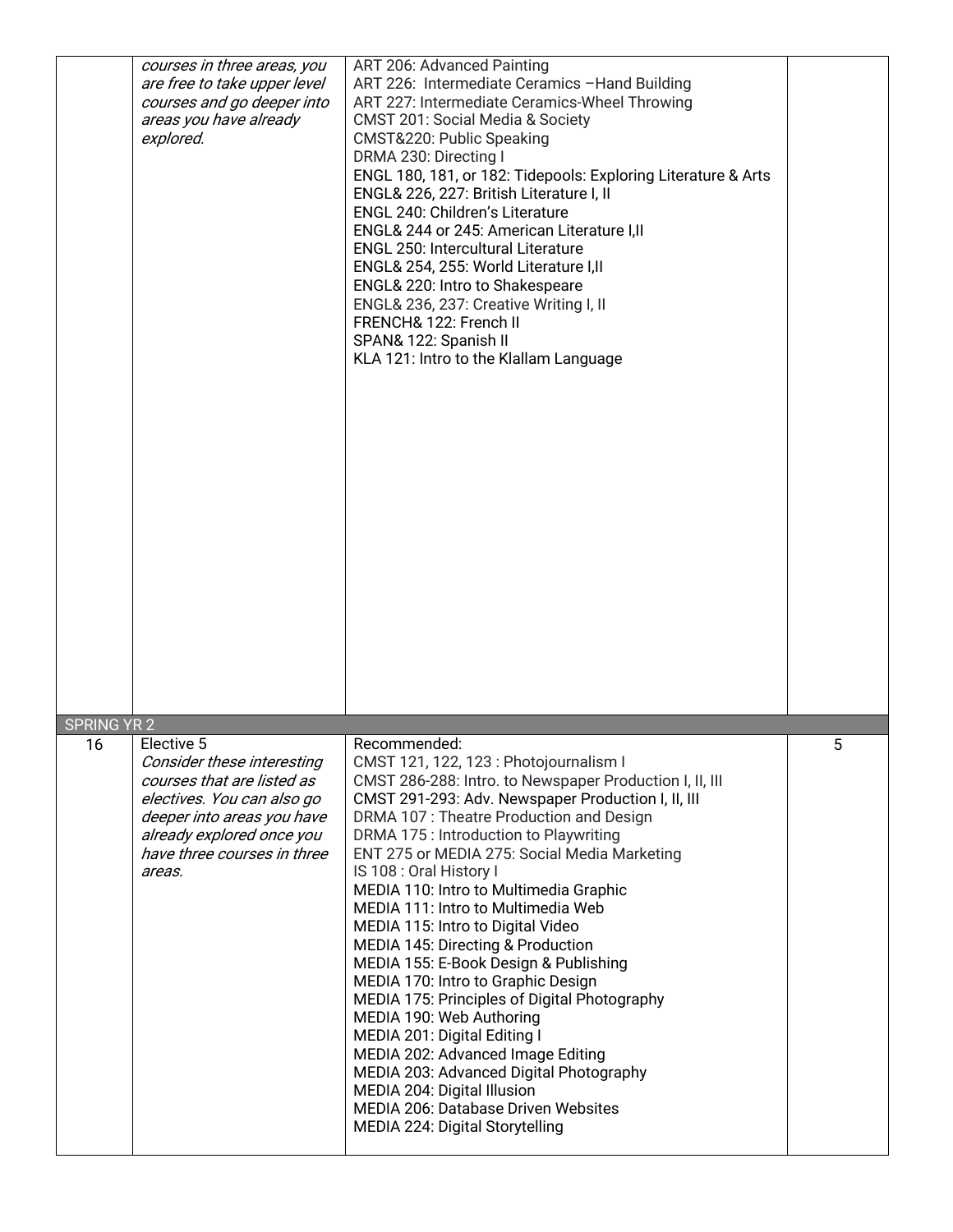| 17 | Elective 6                  | Recommended:                                                 | 5 |
|----|-----------------------------|--------------------------------------------------------------|---|
|    | You can also go deeper into | ART& 100: Art Appreciation                                   |   |
|    | areas you have already      | ART 126, 127, or 128: History of Art I, II, or III           |   |
|    | explored once you have      | ART 224: Introduction to Ceramics: Hand Building             |   |
|    | three courses in three      | ART 225: Introduction to Ceramics: Wheel Throwing            |   |
|    | areas.                      | <b>ENGL&amp; 235: Technical Writing</b>                      |   |
|    |                             | ENGL 180, 181, 182: Tidepools: Exploring Literature and Arts |   |
|    |                             | CMST& 102: Introduction to Mass Media                        |   |
|    |                             | CMST 201: Social Media & Society                             |   |
|    |                             | DRMA& 101: Intro to Theatre                                  |   |
|    |                             | FILM 100: Art of Film                                        |   |
|    |                             | FILM 101: Great Directors in Film                            |   |
|    |                             | FILM 102: Film Genre                                         |   |
|    |                             | FILM 110: Literature and Film                                |   |
|    |                             | IS 101: Understanding the Humanities                         |   |
|    |                             | IS 102: Comparative Arts                                     |   |
|    |                             | IS 103: Women's Voices Arts and Humanities                   |   |
|    |                             | IS 105: Popular Culture                                      |   |
|    |                             | IS 107: History of Reason                                    |   |
|    |                             |                                                              |   |
|    |                             | IS 109: Introduction to Indigenous Humanities                |   |
|    |                             | MEDIA 115: Introduction to Digital Video                     |   |
|    |                             | MEDIA 175: Directing & Production                            |   |
|    |                             | MEDIA 196: Intro to 3D Design                                |   |
|    |                             | MEDIA 201: Digital Image Editing                             |   |
|    |                             | MUSC& 105: Music Appreciation                                |   |
|    |                             | MUSC 110: History of Rock N Roll                             |   |
|    |                             | MUSC& 141: Music Theory I                                    |   |
|    |                             | PHIL& 101: Introduction to Philosophy                        |   |
|    |                             | PHIL& 115: Critical Thinking                                 |   |
|    |                             | PHIL 130: Ethics                                             |   |
|    |                             | ENGL& 226, 227: British Literature I, II                     |   |
|    |                             | ENGL 240: Children's Literature                              |   |
|    |                             | ENGL& 244, 245: American Literature I,II                     |   |
|    |                             | ENGL 250: Intercultural Literature                           |   |
|    |                             | ENGL& 254, 255: World Literature I,II                        |   |
|    |                             | FRENCH& 123: French III                                      |   |
|    |                             | KLA 122: Klallam Language II                                 |   |
|    |                             | SPAN& 123: Spanish III                                       |   |
|    |                             |                                                              |   |
| 18 | Elective 7                  | Recommended:                                                 | 5 |
|    | You can also go deeper into | ART& 100: Art Appreciation                                   |   |
|    | areas you have already      | ART 112: Life Drawing                                        |   |
|    | explored once you have      | ART 106: Exploration in Drawing                              |   |
|    | three courses in three      | ART 110: Introduction to Painting                            |   |
|    | areas.                      | ART 126, 127, or 128: History of Art I, II, or III           |   |
|    |                             | ART 224: Introduction to Ceramics: Hand Building             |   |
|    |                             | ART 225: Introduction to Ceramics: Wheel Throwing            |   |
|    |                             | <b>ENGL&amp; 235: Technical Writing</b>                      |   |
|    |                             | ENGL 180, 181, 182: Tidepools-Exploring Literature and Arts  |   |
|    |                             | <b>CMST&amp; 102: Introduction to Mass Media</b>             |   |
|    |                             | CMST 201: Social Media & Society                             |   |
|    |                             | CMST 207: Newswriting in the Information Age                 |   |
|    |                             | DRMA& 101: Intro to Theatre                                  |   |
|    |                             | FILM 100: Art of Film                                        |   |
|    |                             |                                                              |   |
|    |                             | FILM 101: Great Directors in Film                            |   |
|    |                             | FILM 102: Film Genre                                         |   |
|    |                             | FILM 110: Literature and Film                                |   |
|    |                             | IS 101: Understanding the Humanities                         |   |
|    |                             | IS 102: Comparative Arts                                     |   |
|    |                             | IS 103: Women's Voices Arts and Humanities                   |   |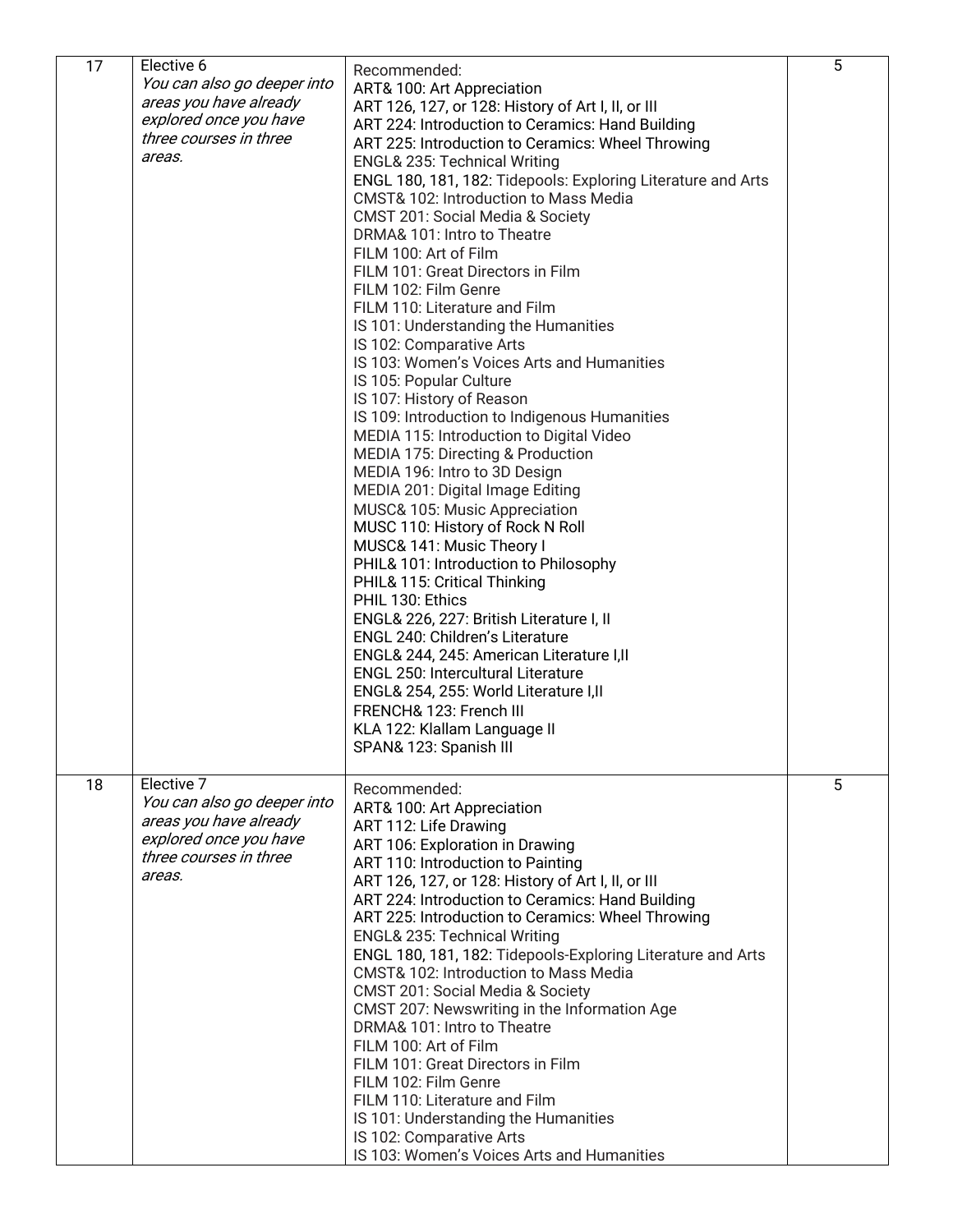|  | IS 105: Popular Culture<br>IS 107: History of Reason<br>IS 109: Introduction to Indigenous Humanities<br>MEDIA 115: Introduction to Digital Video<br>MEDIA 175: Directing & Production<br>MEDIA 196: Intro to 3D Design<br>MEDIA 201: Digital Image Editing<br>MUSC& 105: Music Appreciation<br>MUSC 110: History of Rock N Roll<br>PHIL& 101: Introduction to Philosophy<br>PHIL& 115: Critical Thinking<br>PHIL 130: Ethics<br>ENGL& 226, 227: British Literature I, II<br><b>ENGL 240: Children's Literature</b><br>ENGL& 244, 245: American Literature I, II<br><b>ENGL 250: Intercultural Literature</b><br>ENGL& 254, 255: World Literature I,II<br>FRENCH& 123: French III<br>KLA 121: Introduction to the Klallam Language<br>SPAN& 123: Spanish III |                            |  |
|--|--------------------------------------------------------------------------------------------------------------------------------------------------------------------------------------------------------------------------------------------------------------------------------------------------------------------------------------------------------------------------------------------------------------------------------------------------------------------------------------------------------------------------------------------------------------------------------------------------------------------------------------------------------------------------------------------------------------------------------------------------------------|----------------------------|--|
|  |                                                                                                                                                                                                                                                                                                                                                                                                                                                                                                                                                                                                                                                                                                                                                              | Total credits required: 90 |  |

# Arts & Communications

# Area of Study Outcomes

## Communication Competencies

- Demonstrate an ability to analyze how multicultural audiences shape written, visual, oral, aural, and performative communication and its meaning.
- Generate effective written and oral communication for a variety of purposes and diverse audiences.
- Generate effective visual or performative communication.

## Quantitative Reasoning

- Apply basic computational skills to practical applications.
- Apply systematic approaches and logic to solving quantitative problems.

## Information Competencies

- Identify research goals and retrieve information.
- Synthesize, apply, and properly cite information to meet an identified purpose.
- Evaluate the credibility of information and information sources, and distinguish between fact and opinion.

## Critical Thinking

- Interpret and analyze meaning from written, visual, oral, aural, and performative works.
- Analyze and understand diverse individual and community perspectives and values.
- Understand and analyze social justice issues and movements.
- Generate creative works that demonstrate a process of critical reflection, analysis, experimentation, and original thought.

# Personal and Interpersonal Competencies

• Consider ideas that conflict with individual value systems.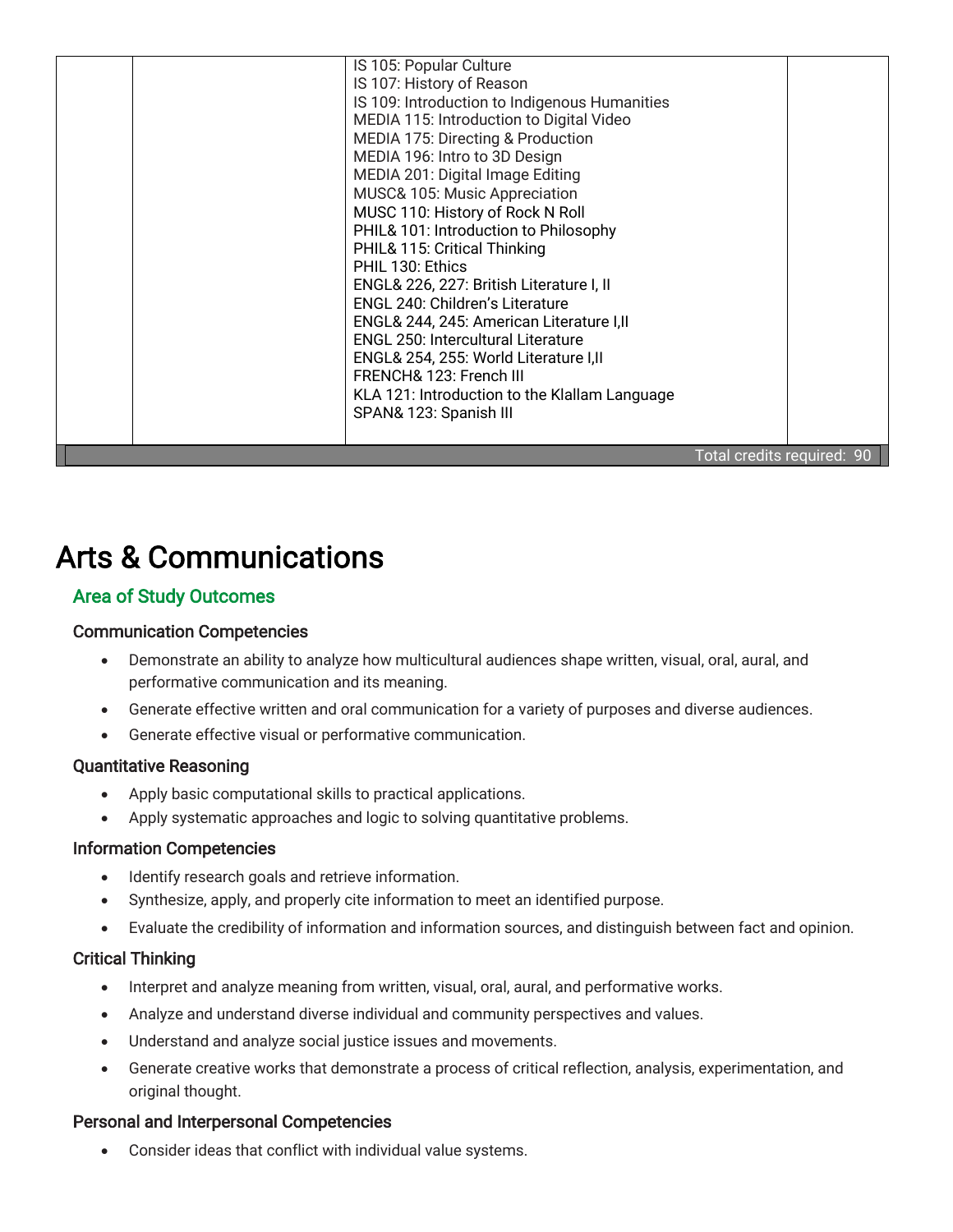- Function under conditions of ambiguity and uncertainty.
- Work cooperatively and collaboratively with others.

#### Career Pathways

By earning a degree or certificate in the area of Arts & Communications you'll be on your way to any of the following career opportunities listed below:

- artist
- digital media strategist
- e-book designer and publisher
- editor
- filmmaker
- graphic designer
- *journalist*
- lawyer
- musician
- philosopher
- photographer
- educator, k-12 or secondary
- videographer
- web designer
- writer/author

## Program Notes

Please note that many universities require a foreign language and intermediate algebra (Math 98 at PC) as admissions criteria. Select from three subject areas to fulfill Social Science, Natural Science and Humanities Distribution requirements. Please refer to the AA degree guide for additional information.

# A Passion for a Unique Educational Opportunity

Our Honors program is for highly motivated students who seek to be engaged in an intensive learning process where they make connections among ideas while developing critical thinking skills as they pursue an Associate of Arts or Associate of Science degree. Students discover their intellectual interests, and the gateway to a culminating capstone experience. This distinct Honors Program leads to sustained academic success after transfer, and lifelong success after college. Contact Barbara Blackie, Honors Program Coordinator, at bblackie@pencol.edu for more information.

# Math Information

If you are not ready for college level Math, please contact your advisor about adjusting your course sequence as needed. See below for Math sequence for this pathway (Note: Math 146 -Honors or Math 141 are the math course options for this pathway):